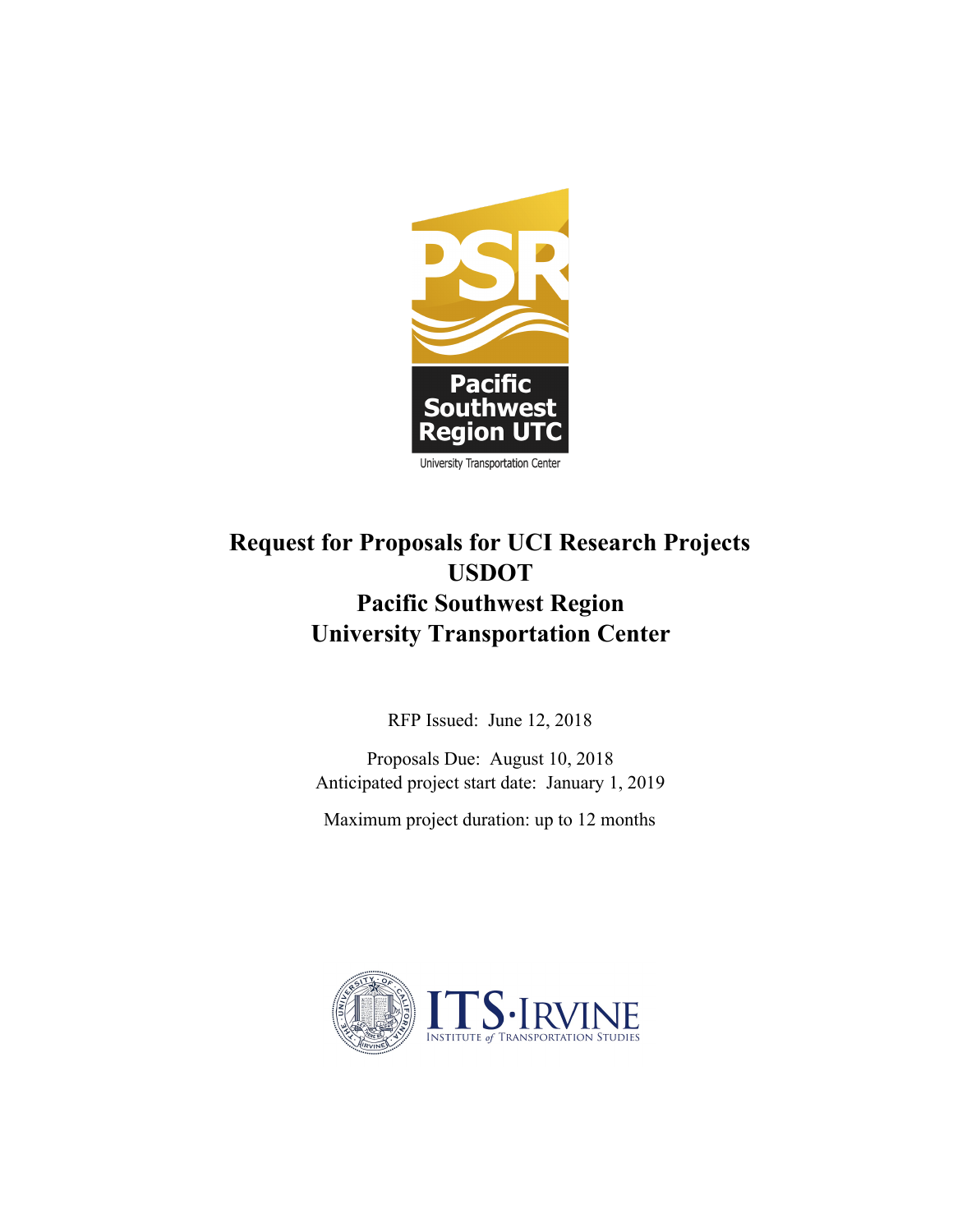# <span id="page-1-0"></span>**Table of Contents**

<span id="page-1-1"></span>

| <b>Table of Contents</b>                       | $\mathbf{1}$     |
|------------------------------------------------|------------------|
| <b>Introduction</b>                            | $\mathbf{1}$     |
| <b>Funding for this RFP</b>                    | $\boldsymbol{2}$ |
| <b>Eligibility</b>                             | $\boldsymbol{2}$ |
| <b>Research Program Themes and Topic Areas</b> | $\boldsymbol{2}$ |
| <b>Selection Criteria for All Proposals</b>    | 5                |
| <b>Funding Guidelines and Restrictions</b>     | 6                |
| <b>Proposal Instructions</b>                   | 8                |
| <b>Research Proposal Instructions</b>          | 8                |
| <b>Submission Instructions</b>                 | 9                |
| <b>Further Information</b>                     | 10               |
| <b>Caltrans Strategic Goals</b>                | 12               |
| <b>Budget Information and Forms</b>            | 13               |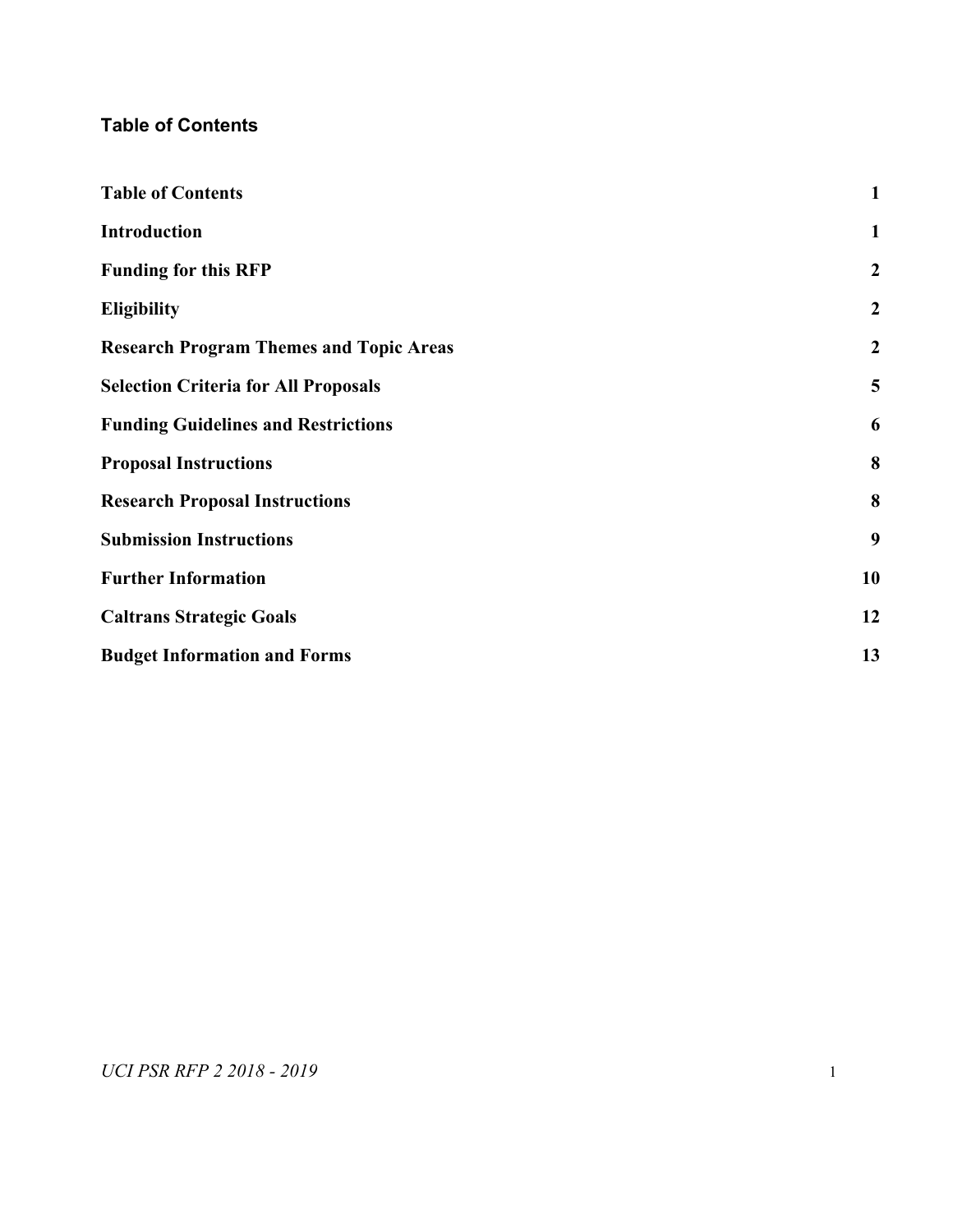# **Introduction**

The USDOT Pacific Southwest Region University Transportation Center (PSR) is the Regional UTC for US Region 9 (California, Arizona, Nevada, Hawaii, and the Pacific Islands). PSR is led by the PSR Transportation Center, University of Southern California and includes the following partners: California State University, Long Beach, Northern Arizona University, Pima Community College, University of California, Davis, University of California, Irvine (UCI), University of California, Los Angeles, and University of Hawaii. PSR funded research is expected to result in scholarly publications and contribute to generating larger grants from other sources.

# <span id="page-2-0"></span>**Funding for this RFP**

This is the second UCI PSR RFP, and is for Year 2 research funding. Total faculty research funding available under this RFP is expected to be up to approximately \$225,000, predominantly from Caltrans, the primary anticipated source of matching funds for this period. Caltrans funds are available only for PSR partner universities in California. *These funds have not yet been formally committed for potential UCI projects by Caltrans, nor have any other matching funds.* Thus project awards will depend on both the availability of funding and project selections by Caltrans. It is thus likely that GSR appointments on successful projects could have an earliest start date of January 1, 2019.

Given the anticipated competition for these funds, prospective applicants should carefully consider their expertise relative to the thematic areas and topics, and ability to obtain command Caltrans support as described below in the section Selection Criteria for all Proposals.

The remainder of this RFP describes eligibility requirements, research topics, selection criteria, funding guidelines and restrictions, project requirements, and proposal instructions as well as budget instructions and sample budget sheets. Submission instructions and a cover page are also provided.

# <span id="page-2-1"></span>**Eligibility**

Full-time ITS-Irvine Faculty Associates who are tenure track faculty, or researchers eligible to serve as Principal Investigators at UCI, are eligible to serve as Principal Investigators on PSR UTC grants. Proposals may include multiple investigators. Proposals may also include research faculty and non-tenure track faculty from the PSR partner universities as Co-Principal Investigators.

# <span id="page-2-2"></span>**Research Program Themes and Topic Areas**

Our research program is organized around four themes: Technology for improved mobility, Improving mobility for disadvantaged populations, Improving resilience and protecting the environment, and Managing mobility in high growth cities and regions.

In addition, given the expected sources of funds supporting this RFP, preference will be given to proposals addressing one or more of the themes below, while also maintaining a primary focus on informing transportation policy, planning, operations and management in California. In particular,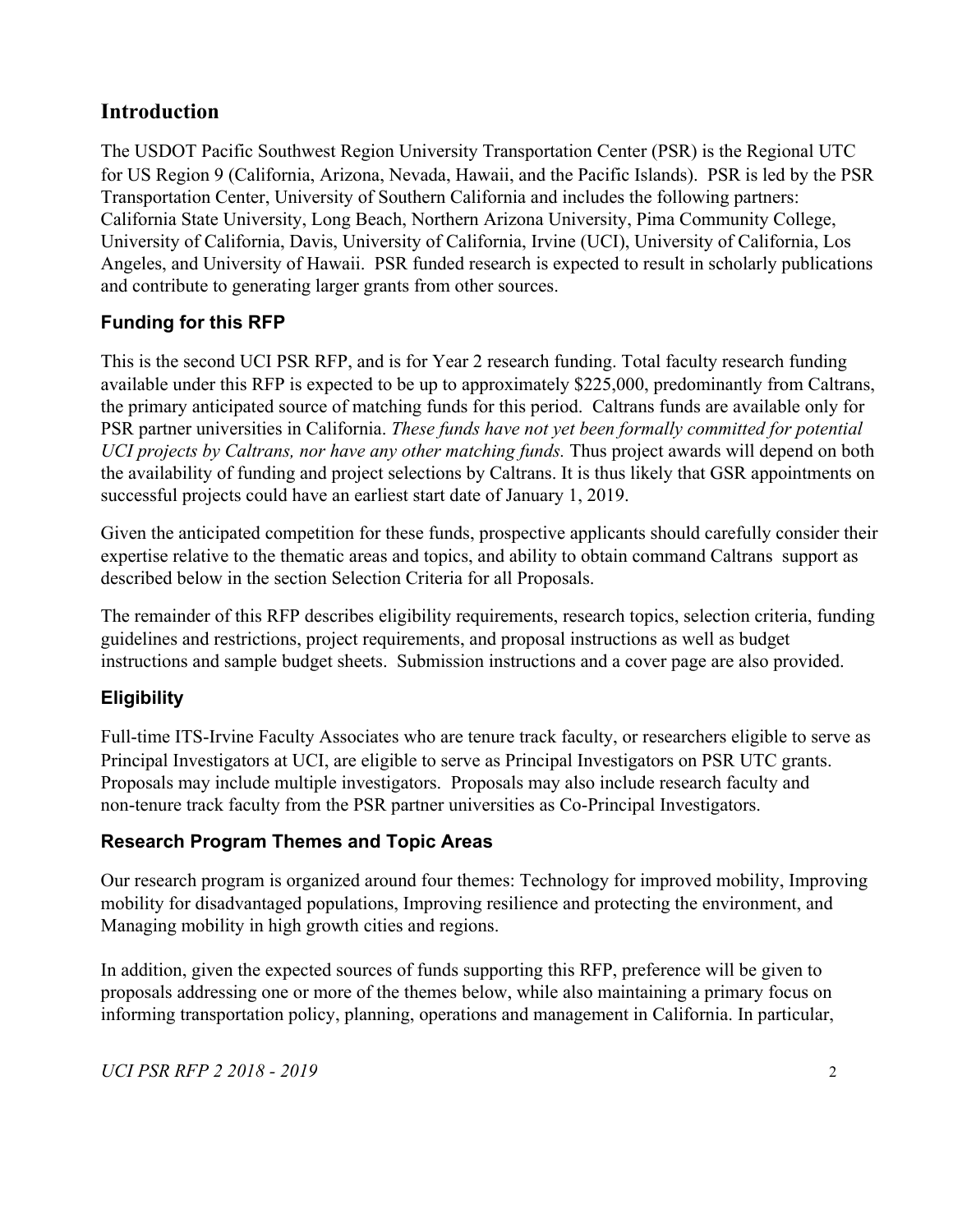proposal authors should carefully note the strategic goals of Caltrans listed in Appendix A when deciding whether and how to respond to this RFP.

### *Theme 1: Technology for improved mobility*

We are on the threshold of a largely unforeseen technological and social transformation in connectivity, automation, and the sharing economy that promises to revolutionize travel in our Region and beyond. This theme explores technology solutions for improving mobility for both passengers and freight. Our Theme 1 research program is organized around three topic areas.

*Topic 1-1: Technology and mobility:* This topic examines emerging technologies and their potential for improving passenger and freight mobility. Innovation is rapid across both passenger and freight modes. Examples include smart parking, dynamic routing, delivery consolidations, and integrated transit fare systems, in addition to the well-known transportation network companies (TNCs). This topic examines the potential of these innovations to solve the transport problems of Region 9.

*Topic 1-2: Smart infrastructure and vehicles:* Technology for connected and autonomous vehicles (CAVs) is advancing rapidly. This topic examines AVs and CAVs. Examples of research include: 1) development of models and algorithms for managing shared CAVs; 2) impacts on travel behavior; 3) impacts on traffic flow and management in mixed fleets; and 4) truck platoons. This topic also examines the potential long term impacts of AVs and CAVs on travel behavior, location choices of households and firms, and metropolitan spatial structure.

*Topic 1-3: Public policy and implementation:* This topic explores the role of government in technology implementation and regulation. Research is needed on the role of government in this changing environment. A second issue is cooperation. A future of vehicles managed at the system level requires cooperation of public and private entities involved, yet there are many barriers to such cooperation. Finally, there are questions about the viability of CAVs.

#### *Theme 2: Improving mobility for disadvantaged populations*

This theme addresses mobility and accessibility problems of disadvantaged populations.

*Topic 2-1: Novel modes for improved mobility and accessibility: This topic explores the potential of* novel modes, new models of public transport, and new models of private vehicle access to address mobility problems. Research may include challenges to implementation and strategies to overcome them.

*Topic 2-2: Land use, accessibility, mobility:* Addressing the needs of the disadvantaged includes studying relationships between land use and transport with respect to minority and disadvantaged populations. This topic examines the impacts of limited accessibility and mobility both in urban and rural areas. It also explores the role of land use policies in reducing access barriers for underrepresented groups.

# *Theme 3: Improving resilience and protecting the environment*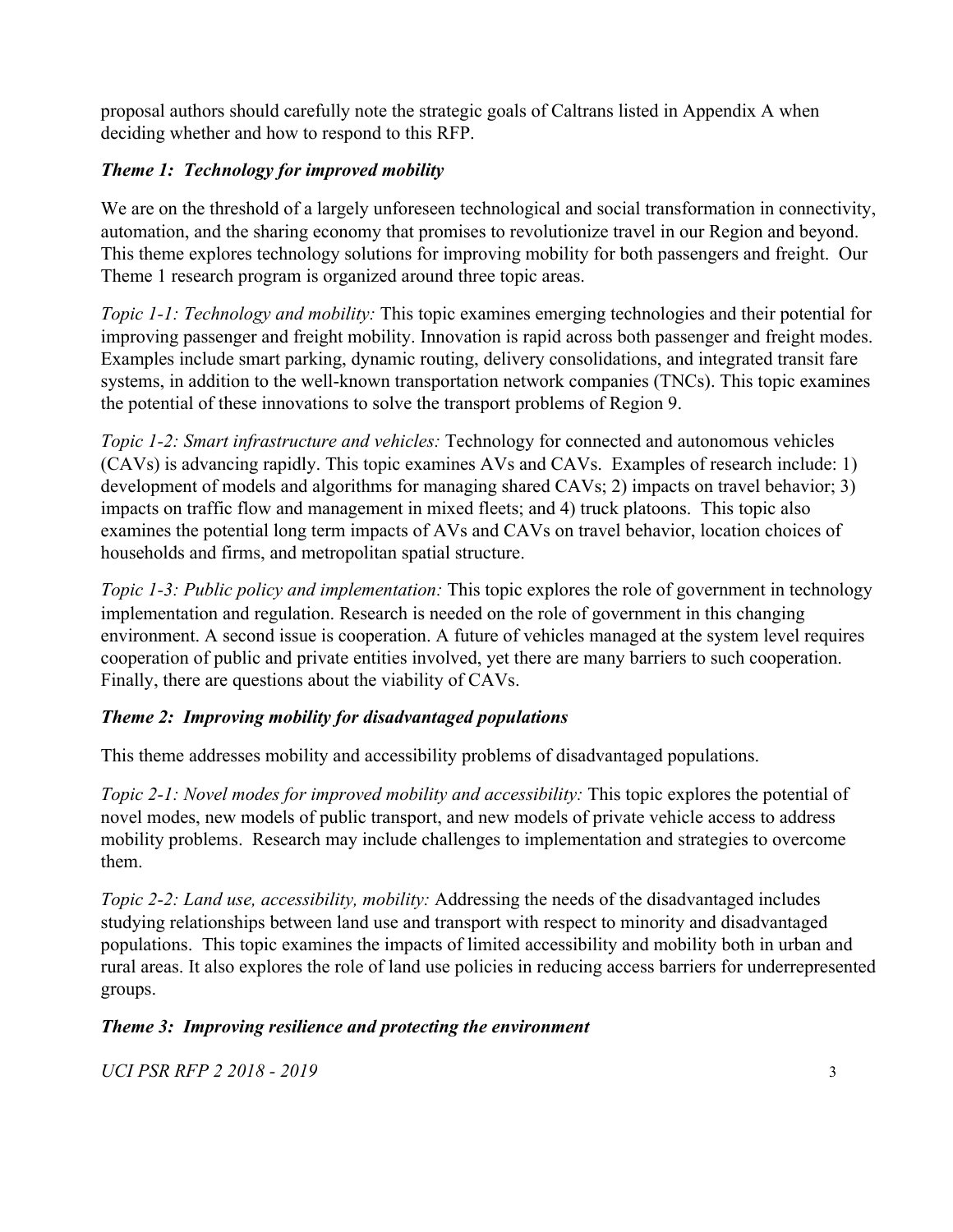Resilience, or the ability to absorb shocks, recover quickly, and adapt to changing social, economic, and environmental conditions is essential to ensuring well-functioning and sustainable communities. Sustainability also requires reducing environmental problems. This theme addresses all aspects of environmental protection.

*Topic 3-1: Analyzing alternative resilience strategies:* More effective resilience strategies can reduce the damages of natural disasters, accidents, or terrorist events. There is a need for research on frameworks to analyze resilience strategies at different geographic scales. Effectiveness of resilience strategies is often analyzed via economic impact models. In the case of transportation, these models could be linked with transportation network models to quantify the cost-effectiveness of different strategies. Methods to examine distributional impacts of disruptions and resilience across socioeconomic groups is also needed.

*Topic 3-2: Smart technologies:* Smart technologies can improve system monitoring. Smart sensing systems, including those powered through solar or power harvesting, can provide the necessary information to monitor the health of systems so that proactive repair and replacement can be dealt with through normal crew duties.

*Topic 3-3: Reducing environmental impacts:* The challenge for Region 9 is to reduce environmental impacts while meeting the mobility needs of society, fostering healthy communities, and supporting economic growth. Research is needed to address this challenge along three fronts:1) *Infrastructure and operations*: lifecycle use of materials and practices in roadway construction, maintenance, and operation; assessment of environmental implications of Intelligent Transportation System (ITS) strategies; 2) *Travel demand*: effectiveness of strategies for shifting driving to transit, walking, and bicycling; implications of automated cars for land development patterns; role of new mobility services in daily household travel; and 3) *Vehicle and fuel technologies*: assessment of new-generation fuel and vehicle technologies, including battery, plug-in hybrid, roadway-powered, and fuel cell electric vehicles, with respect to lifecycle emissions, private and social costs, consumer behavior, and regulatory and market policies.

#### *Theme 4: Managing mobility in high growth cities and regions*

This theme addresses the transportation problems of regions and metro areas experiencing rapid population and employment growth are expecting to continue to grow.

*Topic 4-1: Managing passenger demand:* This topic explores meeting human needs while lessening travel required. The emphasis is on "accessibility" rather than "mobility." Well-being is enhanced when people are able to acquire goods and services, employment and education, but not necessarily by increasing travel volume. There is increasing emphasis on combining land use planning with transportation capital investments to achieve efficient movement patterns.

*Topic 4-2: Managing freight demand and its impacts:* This topic addresses the challenges of managing freight, both last mile and regional. For example, the rise of e-commerce has brought about changes to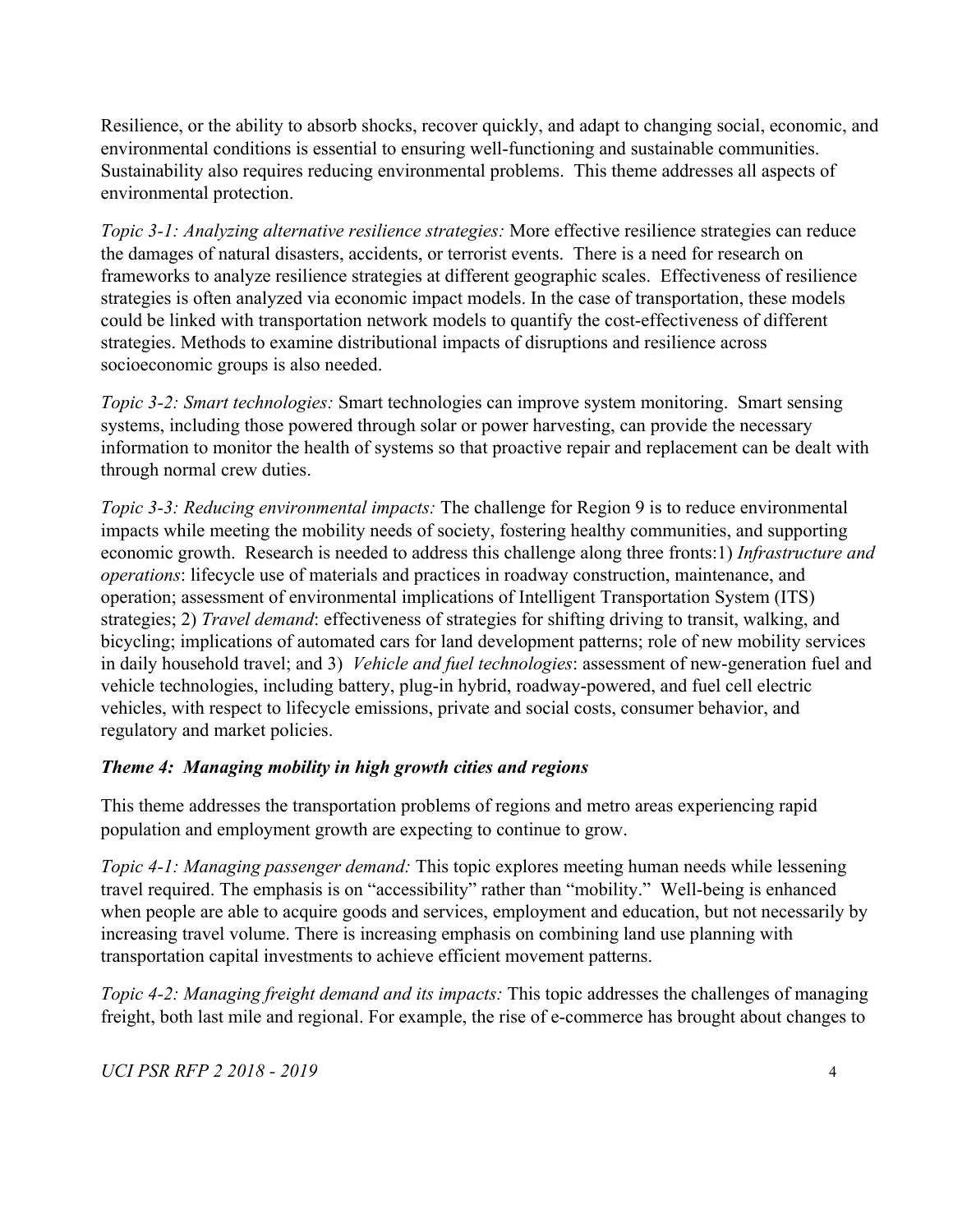global and local supply chains and greatly increased urban freight deliveries. The revitalization of our urban cores adds another increase in demand that translates into additional trips made by trucks and delivery vans. Research is needed to examine the impacts of e-commerce and other changes on local and regional mobility, economic activity, and employment patterns, such as passenger-freight conflicts, dynamics of shifts and their local impacts, and effective strategies for managing trade-related traffic, including better balancing demand across time intervals, routes, and modes.

#### <span id="page-5-0"></span>**Selection Criteria for All Proposals**

Proposals will first be evaluated by the ITS Director for relevance to the PSR UTC research program themes above. Selected proposals will then be forwarded to the Caltrans Division of Research, Innovation and Systems Information, which will be responsible for evaluation and selection of proposals for funding. Proposals are expected to be selected on the basis of their evaluations along with programmatic priorities. Proposals will compete both within topics and across topics. PSR does not guarantee that proposals will be funded in all topic areas, or that any proposal will be funded.

It is expected that Caltrans reviewers will evaluate proposals according to the following selection criteria:

- 1. Demonstrated relevance to the above research program themes (a requirement) and to Caltrans strategic goals
- 2. Quality and research significance
- 3. Student involvement
- 4. Reasonableness of budget and cost-effectiveness
- 5. Qualifications to perform work and likelihood of successful completion
- 6. Match funding, if any, and potential for attracting larger grant funding
- 7. Prior performance on grants (as applicable)

Proposals that involve collaboration between partner universities, interdisciplinary proposals that cross school boundaries as well as participation from outside organizations are encouraged.

Proposers are encouraged to communicate with members of the PSR Executive Committee or other outside organizations in the development of research proposals. A list of Executive Committee members can be found in the directory page of PSR at [https://www.metrans.org/psr-utc-key-personnel.](https://www.metrans.org/psr-utc-key-personnel)

Given that Caltrans is the expected source of funds supporting this RFP, proposals do NOT have to provide confirmation that a California local, regional or state agency has expressed interest in the proposed work, as has been the case with previous PSR UTC and SB1 RFPs.

Commitments of participation (for example data sharing or match funding) from outside of PSR will be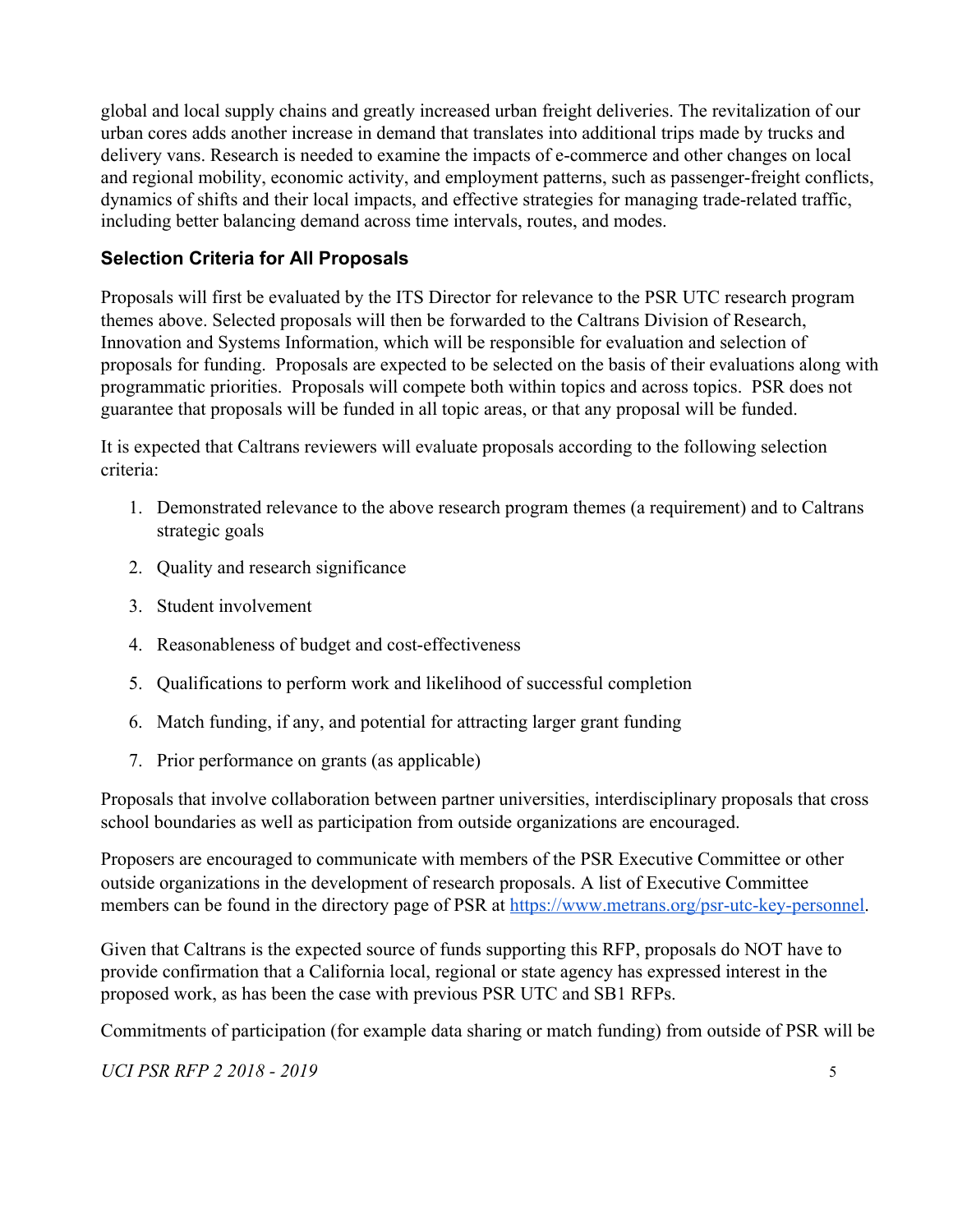a consideration in making awards. *Any project that involves data collection, access to facilities, or cooperation of a private or public entity must include a letter of participation from the entity in the proposal.*

Proposers are encouraged to include undergraduate students in the research project if appropriate. There are potential funding opportunities through various university programs that could support students working on PSR projects. Proposers are strongly encouraged but not required by this RFP to explore such opportunities with their schools and the campus.

#### <span id="page-6-0"></span>**Funding Guidelines and Restrictions**

Budgets should be conservative and cost-effective. Funding should be directed at new and original work. In some cases, PSR will consider continuations of prior PSR projects that have achieved significant results and have a high potential for deployment, scholarly products or large grants. PIs may submit multiple proposals, though it is unlikely that any PI will be awarded more than one grant. PIs with current PSR grants are eligible to apply. However, grants will not be awarded to PIs with outstanding deliverables (draft or final report; research brief; data management plan compliance) on prior PSR grants.

Funds should be spent in a manner that provides publishable results, especially in refereed journals. In general, faculty summer salary, student support, and tuition/fee reimbursement are allowed expenses. Proposers are encouraged to budget travel to one domestic conference to present project results. However, Caltrans will not fund travel to TRB conferences. Funding for students is expected in all projects, including GSR salary and any additional costs for student presentations at conferences. Overhead and fringe benefits should also be included in the budget. A limited amount of travel for data collection purposes, materials, and supplies may be included, provided that they are a direct expense related to completing the work. International travel is not permitted.

Proposers are discouraged from budgeting for computers, equipment, support staff, outside consultants, or any salary that goes beyond normal academic or summer compensation. These may only be included if specific justification is provided as to why the work cannot be completed without the expense. In no case shall PSR partner university employees be hired on a consulting basis.

UCI PSR funded proposals will have accounts administered by ITS-Irvine. At the partner universities, accounts will be set up within the subcontract per each partner's policies.

#### Funding Guidelines:

- 1. Research project awards have a maximum of approximately \$80,000 per year (including indirect  $costs$  of  $30\%$ )
- 2. The typical project duration is one year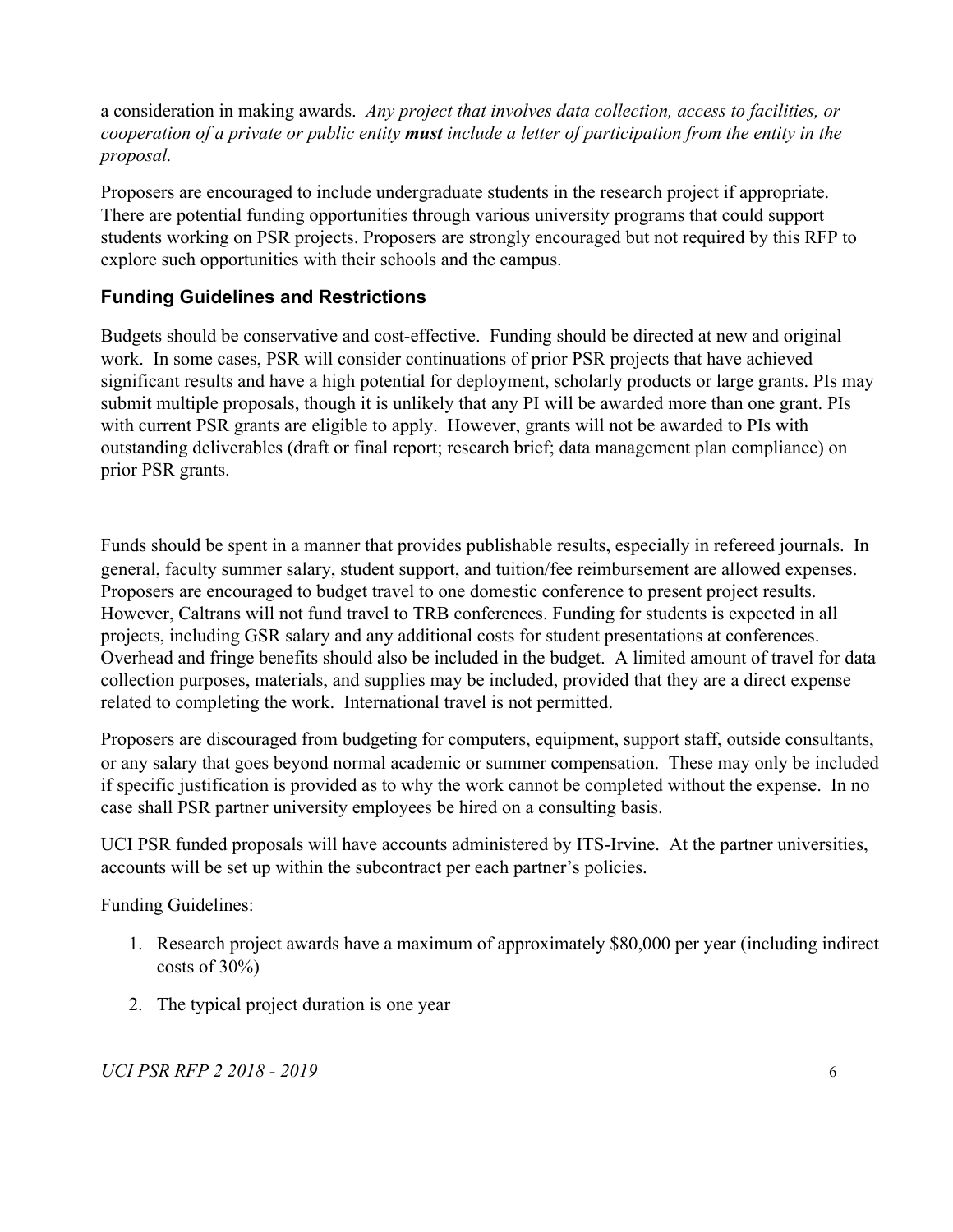3. **Note that conservative and cost-effective budgets are strongly encouraged.** PSR reserves the right to reduce the budgets of submitted proposals. Projects should be budgeted to begin on January 1st, 2019 and end by December 31, 2019

#### Project Requirements:

All research projects have the following requirements (a link to online guidelines and templates will be provided soon); note that Caltrans may have additional requirements:

- 1. Semi-annual progress reports conforming to PSR guidelines
- 2. A Draft Final Report, conforming to PSR guidelines, which must be delivered 30 days prior to the completion date of the project. The Draft Final Report is subject to peer review. The Draft Final Report should include an executive summary, data management plan compliance explanation, and documentation of the research project. It should be complete, original, well organized and accurate; and comply with report content and format guidelines (posted to the PSR website)
- 3. A Final Report that complies with the review comments and requirements must be delivered within 30 days after the review of the Draft Report. Draft Final and Final Reports are distributed via the PSR websites, and are submitted to PSR sponsors and to various publications databases
- 4. A separate statement listing publications, presentations and inventions resulting from research; names of students supported along with their degree status; and a summary of project results. This statement is to be submitted with the Draft Final Report
- 5. A 2- to 4-page Research Brief suitable for a general audience that summarizes the main findings of the research and its contribution to practice or policy. This brief is to be submitted with the Final Report
- 6. A brief Biographical Sketch for each of the project's investigators to be submitted with the Draft Final Report. A template for the biographical sketch will be provided with the notification of award. At least one presentation of the funded project's research at a thematic conference or seminar organized by PSR
- 7. Timely reporting of all information requested for the PSR Annual Report
- 8. Copies of all papers submitted to journals or conferences that are based on the project's research. Copies should be provided to the PSR Administrator
- 9. Acknowledgement of PSR support in all work that results from PSR funding, including peer-reviewed publications and conference presentations
- 10. **Conformance to new data management requirements imposed by DOT.** These requirements will be provided as soon as possible (see 2. below)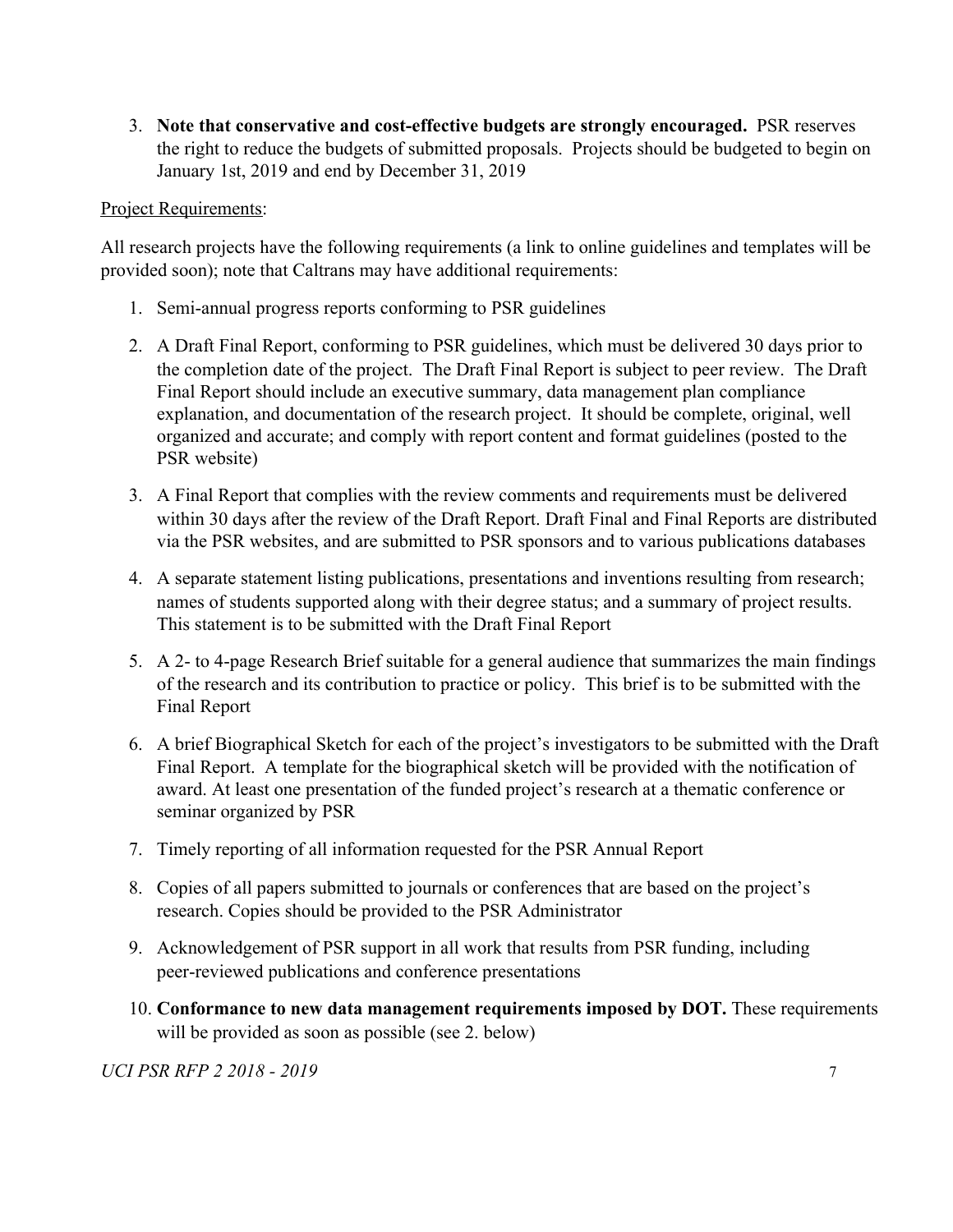11. **PI ORCID number.** PIs are directed to obtain and provide this number to the center administrator within 30-days of notification of project selection. Numbers can be obtained at https://orcid.org/register

Projects funded by Caltrans will have additional reporting and budget requirements. Principal Investigators of proposals selected for Caltrans funding will be informed of these requirements.

#### <span id="page-8-0"></span>**Proposal Instructions**

#### <span id="page-8-1"></span>Research Proposal Instructions

Research proposals should be succinct and clearly written for a mixed technical and non-technical audience. Proposals are limited to no more than 8 pages in sections  $3 - 7$ . Budget and other forms are included in Appendix B. Each proposal must include the following sections:

- 1. Cover page (use the form provided in Appendix B)
- 2. Data Management Plan commitment (the 2016 FAST Act requires a data management plan for all UTC research; we are awaiting approval of the PSR Data Management Plan; please simply include a placeholder in the proposal)
- 3. Project objective and project abstract (see research page at [www.PSR.org](http://www.metrans.org/) for examples; no more than one page)
- 4. Background and motivation for the topic to be addressed (problem to be addressed, what has been done previously, why it is important, and relevance to selected research areas)
- 5. Methodology (the methodology by which project objectives will be accomplished)
- 6. Tasks, Schedule and Deliverables (steps that will be followed in executing the methodology, and when they will be completed)
- 7. Description of the expected research product and contribution to practice (e.g. peer-reviewed publication)
- 8. Qualifications (the research team's relevant skills and experience that will help ensure success)
- 9. Budget justification (strong justification should be provided for unusual expenses, e.g., equipment). The extent of student involvement should be clearly stated
- 10. Reference List (no limit)
- 11. Budget (1 page.) For UCI proposals, use the form provided in Appendix B. For partner universities, use the budget that is used for the clearance process.
- 12. Letters of support, participation, or match funding commitment (attached, any number and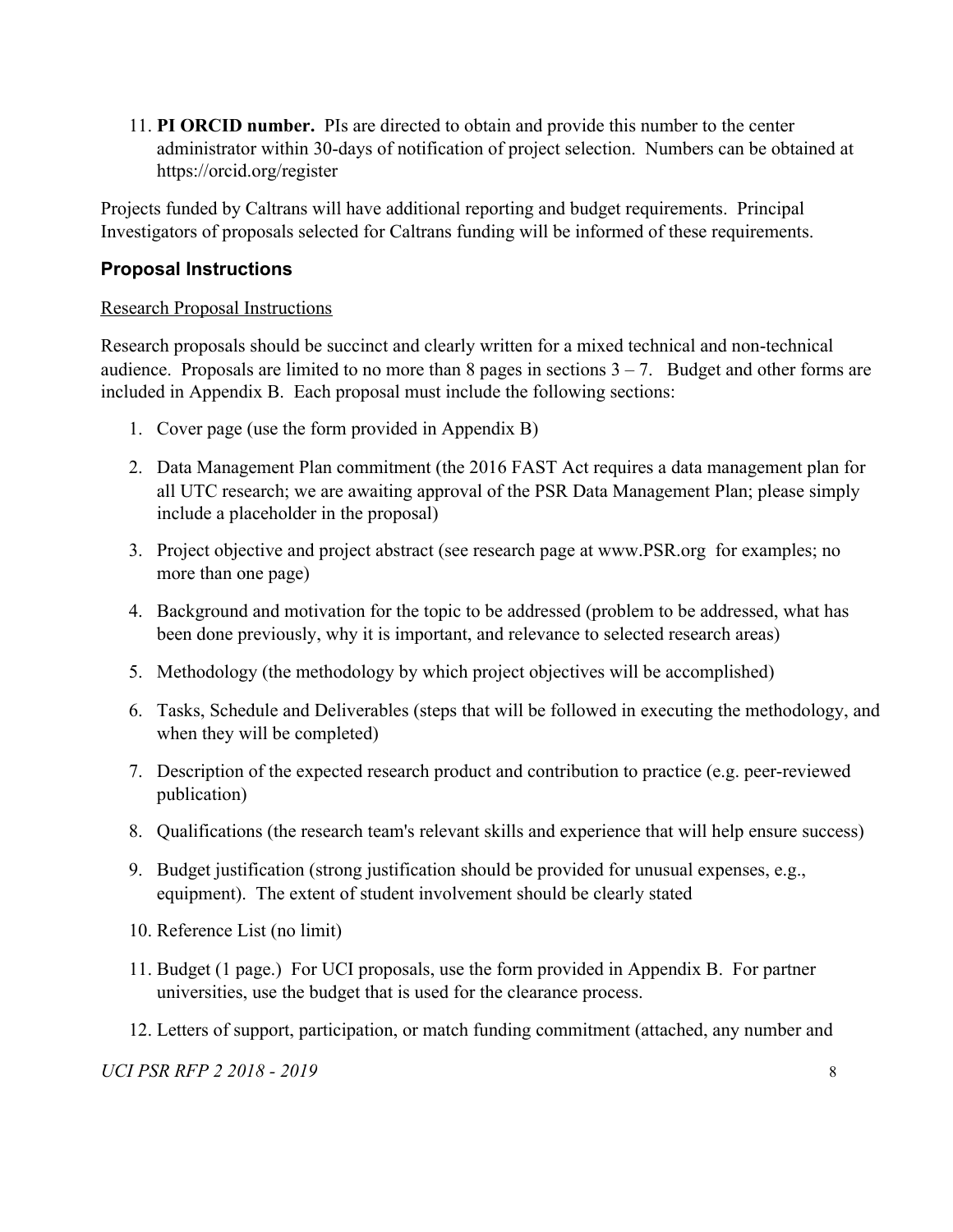length) *Letters of participation are required for any project that involves data collection from private or public entities, access to private or public facilities, or cooperation of private or public entities.*

13. Short bios for all investigators and a list of recent (past 5 years or less) publications and funded research projects (2-page maximum)

Proposals should demonstrate their responsiveness to PSR UTC selection criteria, according to the following guidelines:

| <b>Selection Criteria</b>                            | <b>Most Relevant Section(s)</b>         |
|------------------------------------------------------|-----------------------------------------|
| Relevance to research theme areas                    | Background/Objective                    |
| Quality and research significance                    | Methodology/Tasks                       |
| Student involvement                                  | Budget justifications                   |
| Reasonableness of budget and cost-effectiveness      | Budget justification                    |
| Qualifications                                       | Qualifications                          |
| Match funding $\&$ potential for other grant funding | Budget justification, Methodology/Tasks |
| Prior performance                                    | Prior project accomplishments           |

#### **Budget Instructions**

*For UCI:* Please use UCI Office of Research guidelines in preparing your budget, see http://www.research.uci.edu/sponsored-projects/contracts-grants-admin/proposal-prep/budget-general-i nfo.html. Contact ITS CAO Cam Tran <camt@uci.edu> for budget assistance. Tuition charges are not subject to F&A charges. The F&A cost rate is 30%.

*For partner universities:* Please see your university/school/department guidelines for extramural funding budget proposals.

#### <span id="page-9-0"></span>**Submission Instructions**

Proposals must be submitted via email to ITS Assistant Director for Research Coordination, Craig Rindt at [crindt+psr2018@uci.edu](mailto:crindt@uci.edu) **on or before 5:00pm on August 10, 2018**.

NOTE to PIs: If more than one proposal is to be submitted, they must be submitted separately using the submission form. Proposals received later than the deadline will be rejected. **It is the responsibility of the PI to deliver the proposal by the deadline and to confirm receipt.**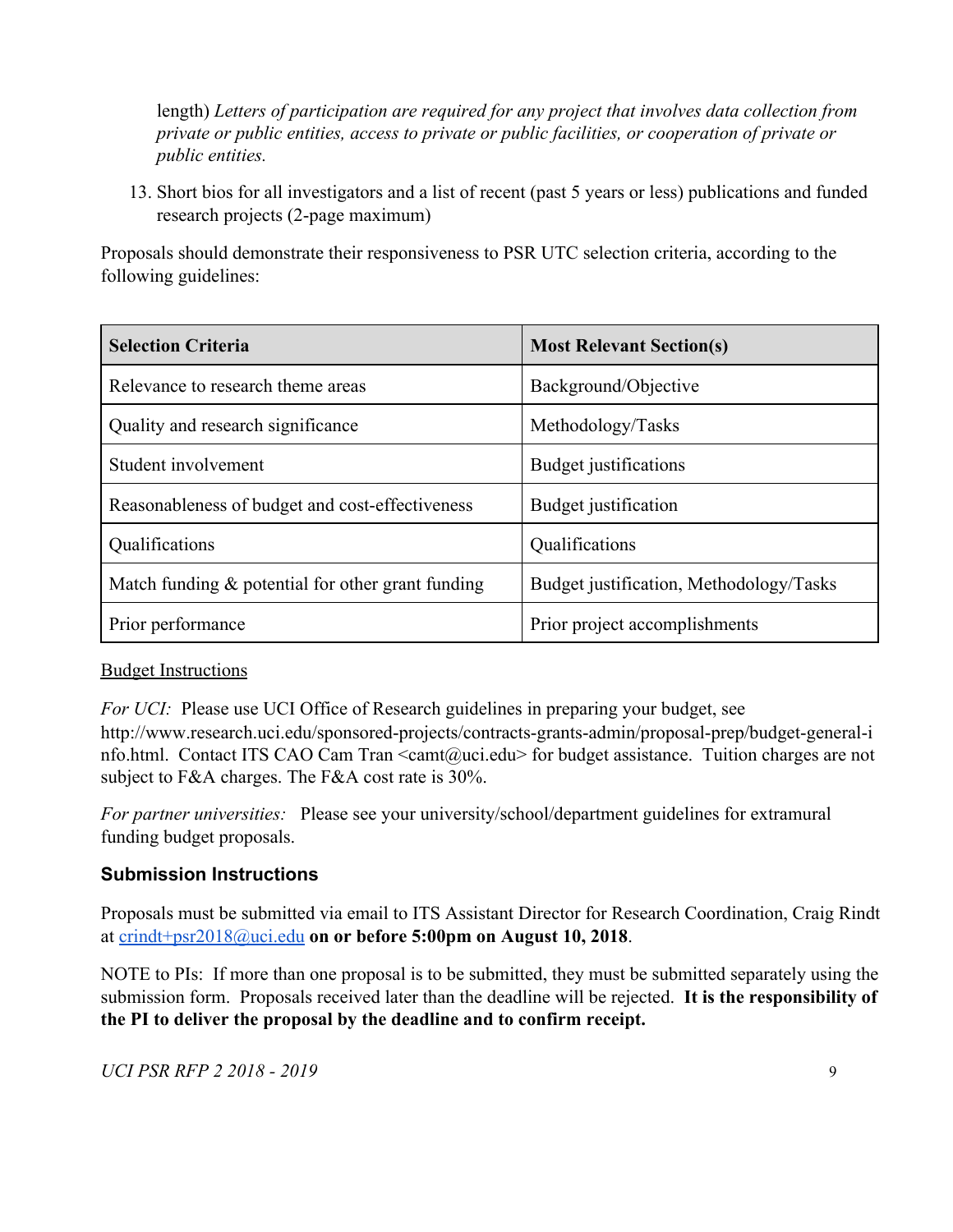Please note that all proposals must include a budget; proposals submitted without budgets will be determined to be incomplete and rejected.

#### **PSR will reject proposals that: (1) are received after the deadline, (2) do not conform to eligibility requirements, (3) are incomplete, or (4) do not conform to thematic requirements.**

### <span id="page-10-0"></span>**Further Information**

For further information, UCI PSR Associate Director Prof. Stephen Ritchie can be reached at (949) 824-4214 or [srtichie@uci.edu](mailto:srtichie@uci.edu). In addition, check <https://www.metrans.org/psr-utc>for center organization and links to outside agencies. For further information regarding program rules and procedures contact ITS Assistant Director for Research Coordination, Craig Rindt at (949) 824-1074 or [crindt@uci.edu.](mailto:crindt@uci.edu)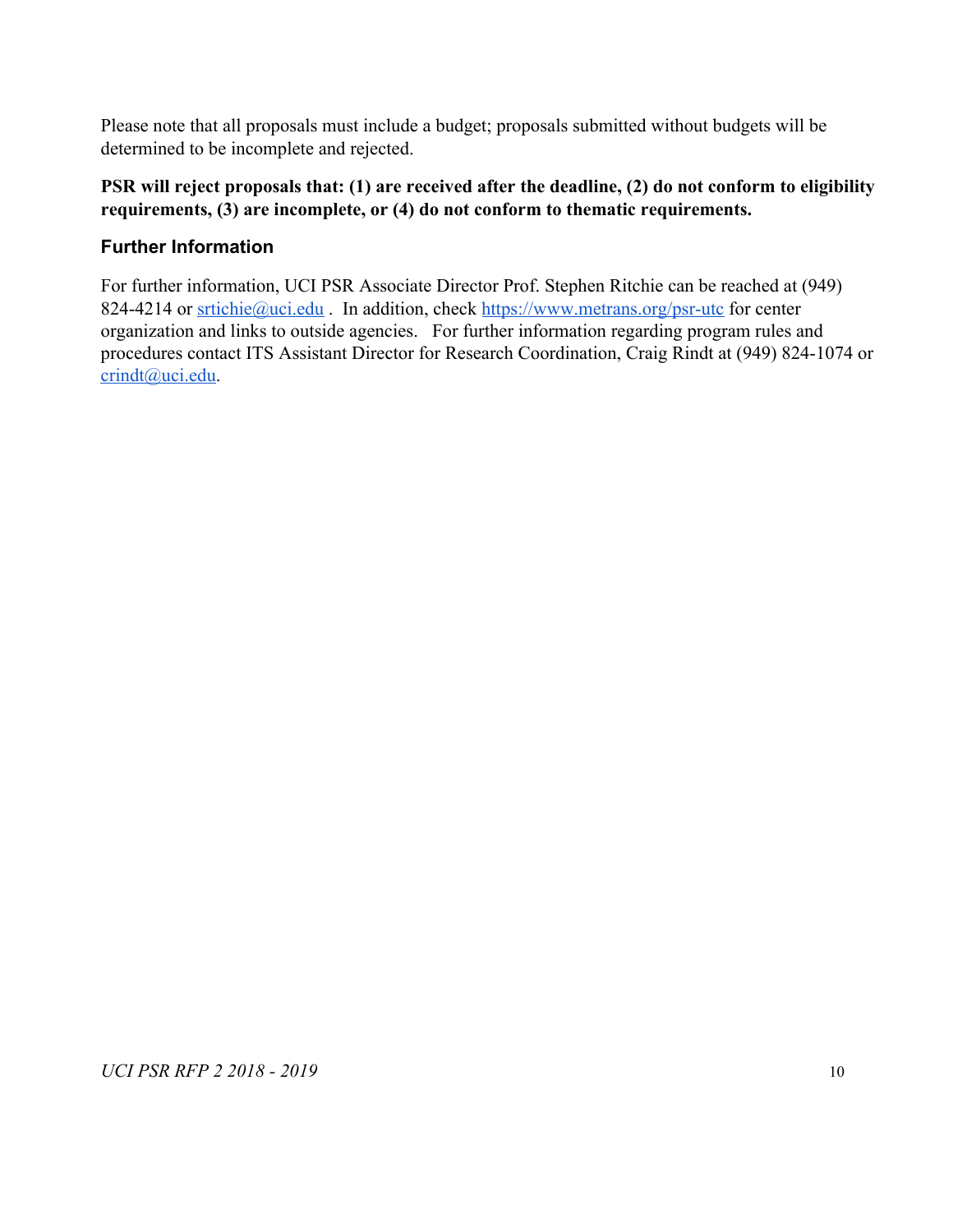# **Appendices**

**Appendix A**

**Caltrans Strategic Goals**

**Appendix B Budget Information and Forms**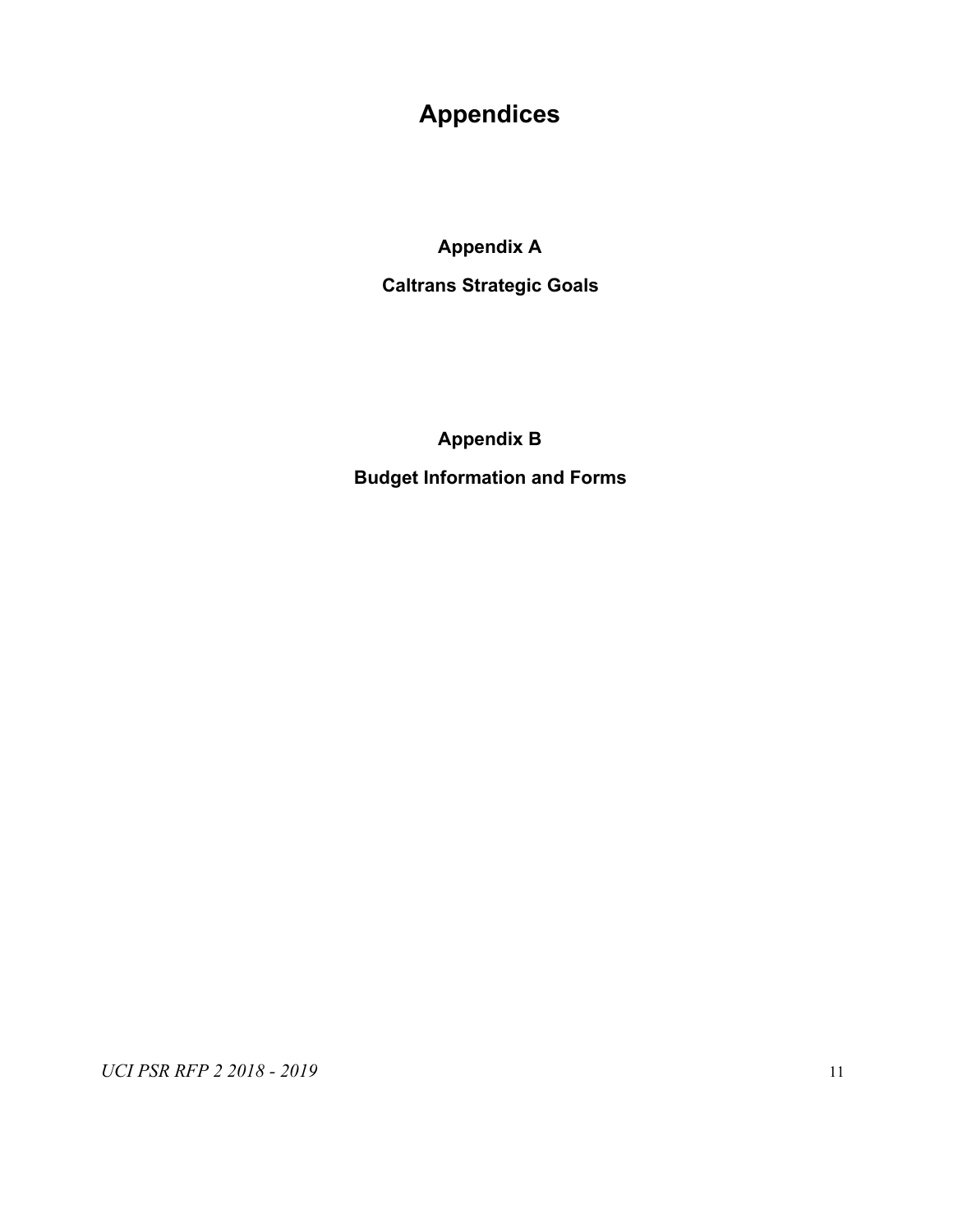### **Appendix A**

#### **Caltrans Strategic Goals**

# CALTRANS GENERAL STRATEGIC GOALS

<span id="page-12-0"></span>Caltrans funds research to provide solutions and knowledge that improve California's transportation system. Caltrans Division of Research, Innovation and System Information (DRISI) manages a comprehensive program to research, develop, test, and evaluate transportation innovations sought by its customers. These innovations in methods, materials, and technologies enable Caltrans to promote safety, enhance mobility and sustainability, improve the management of public facilities and services, and protect public investment in transportation infrastructure.

Caltrans articulates a long-term vision for California's transportation system and implements statewide transportation policy through partnerships with State, regional, and local agencies. The division of transportation planning provides quality planning products, services, and Information to support and guide transportation investment decisions.

Planning is conducted at the community, region, and statewide level, and includes:

- Economic Analysis
- Freight Planning
- Rail Planning
- System Planning
- Air Quality Planning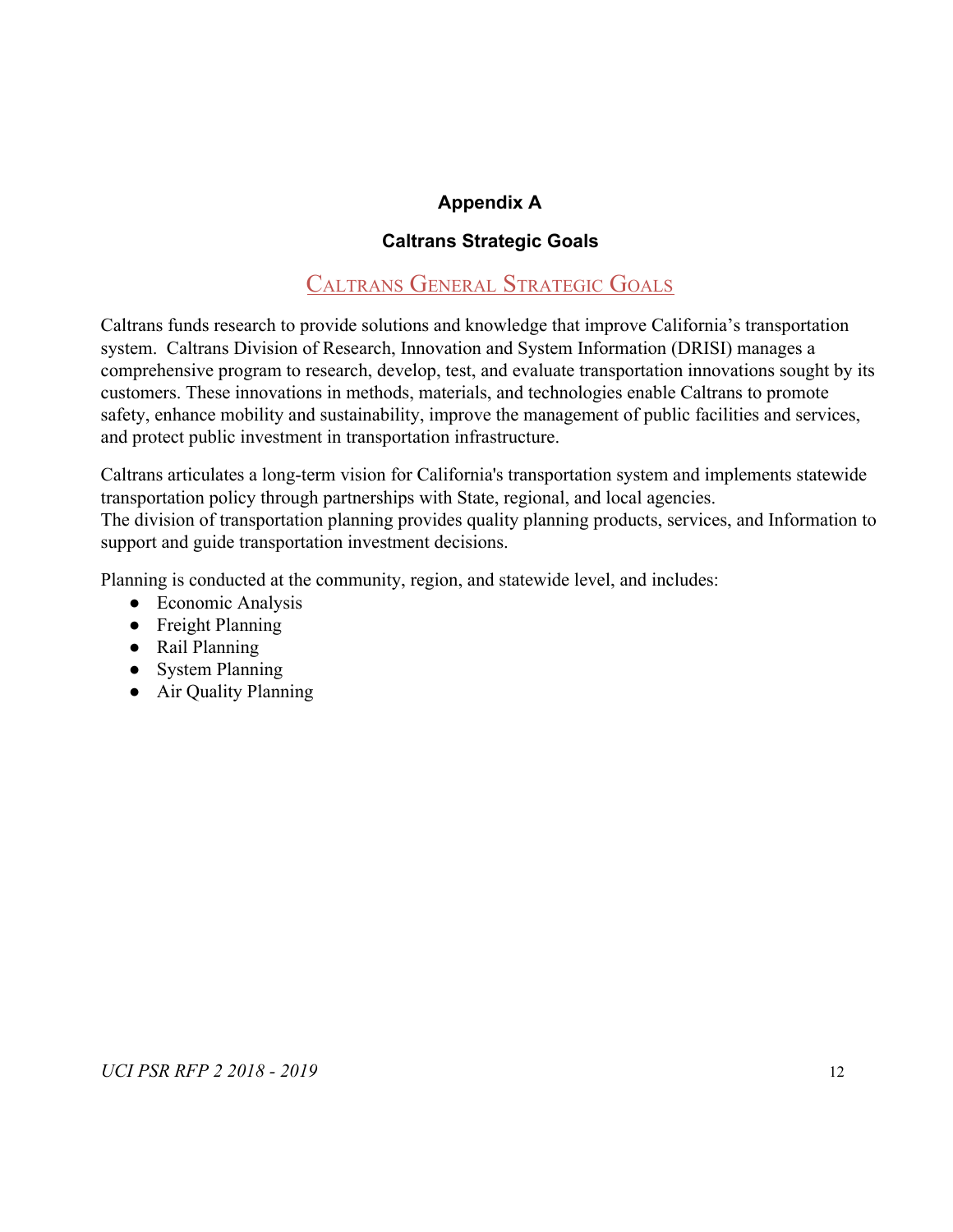**Appendix B**

<span id="page-13-0"></span>**Budget Information and Forms**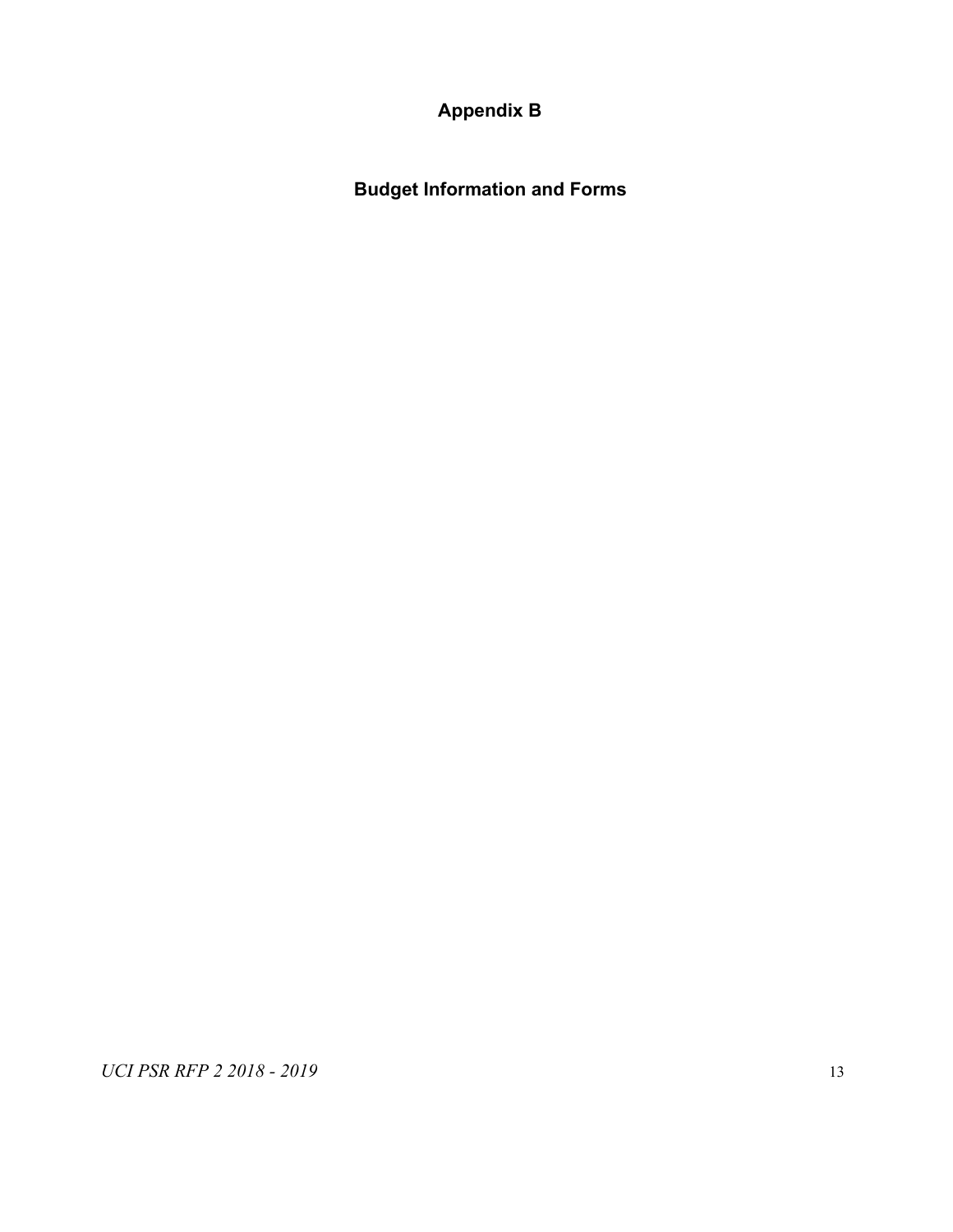# **UCI Budget Form**

| Category                                  | Monthly<br>Salary               | $%$ of Time<br>on Program                                         | Number of<br>Months |       |     | Budget $(\$)$                                                                           |
|-------------------------------------------|---------------------------------|-------------------------------------------------------------------|---------------------|-------|-----|-----------------------------------------------------------------------------------------|
| <b>Faculty Salary</b>                     | X                               |                                                                   |                     |       | $=$ |                                                                                         |
| <b>Faculty Salary1</b>                    | $\mathbf{X}$                    |                                                                   |                     |       |     | $\mathcal{L}^{\text{max}}_{\text{max}}$ , where $\mathcal{L}^{\text{max}}_{\text{max}}$ |
| <b>Student Support</b>                    |                                 | $X \sim$                                                          | $X \sim$            |       | $=$ |                                                                                         |
| Type of Student                           |                                 | <u> 1989 - Johann Barbara, martxa alemaniar a</u>                 |                     |       |     |                                                                                         |
| Student Support*                          |                                 |                                                                   |                     |       |     |                                                                                         |
| Type of Student                           |                                 | <u> 1989 - Johann Barbara, martxa amerikan personal (h. 1989)</u> |                     |       |     |                                                                                         |
| <b>Fringe Benefits</b>                    | Rate<br><u> 1990 - Jan Jawa</u> |                                                                   |                     | Total |     |                                                                                         |
| Tuition                                   |                                 |                                                                   |                     | Total |     |                                                                                         |
| Conference Travel<br>Conference Name/Date |                                 |                                                                   |                     |       |     |                                                                                         |
| Other Travel                              |                                 |                                                                   |                     |       |     |                                                                                         |
| Materials and Supplies                    |                                 |                                                                   |                     |       |     |                                                                                         |
| Equipment (list)                          |                                 |                                                                   |                     |       |     |                                                                                         |
|                                           |                                 |                                                                   |                     |       |     |                                                                                         |
| Other Direct Expenses (itemize)           |                                 |                                                                   |                     |       |     |                                                                                         |
| Tuition cost share                        | Units Rate                      |                                                                   |                     | Total |     |                                                                                         |
| Overhead (30%)                            |                                 |                                                                   |                     |       |     |                                                                                         |
| TOTAL FUNDS REQUESTED                     |                                 |                                                                   |                     |       |     |                                                                                         |

\*Use additional faculty and student lines only if more than one professor or student.